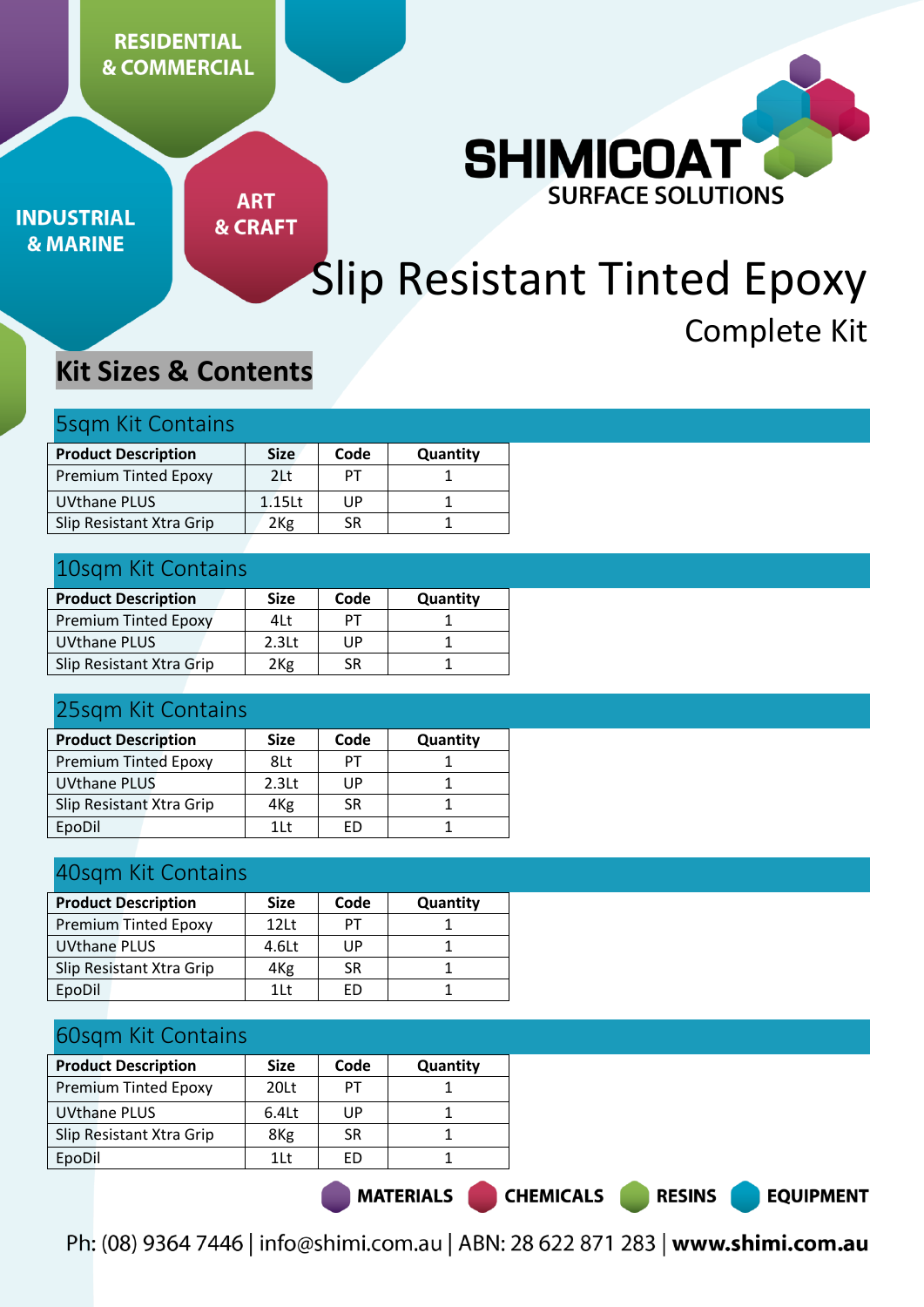

#### 90sqm Kit Contains

| <b>Product Description</b>  | <b>Size</b>      | Code      | Quantity |
|-----------------------------|------------------|-----------|----------|
| <b>Premium Tinted Epoxy</b> | 20Lt             | PТ        |          |
| <b>UVthane PLUS</b>         | 15 <sub>Lt</sub> | UP        |          |
| Slip Resistant Xtra Grip    | 8 <sub>Kg</sub>  | <b>SR</b> |          |
| EpoDil                      | 11t              |           |          |

#### Kits Include

**Commercial Grade Complete Slip Resistant Tinted Epoxy:** 

- Premium Tinted Epoxy in your choice of colour
- Slip Resistant Xtra Grip in your choice of grit
- UVthane PLUS
- EpoDil

| <b>Sqm</b> | <b>Premium Tinted Epoxy</b><br><b>Kit Size (Volume)</b> | <b>UVthane PLUS</b><br><b>Kit Size (Volume)</b> | <b>SlipRes Xtra Grip</b><br>(Weight) | <b>EpoDil</b>  |
|------------|---------------------------------------------------------|-------------------------------------------------|--------------------------------------|----------------|
| 5          | 2Lt                                                     | 1.15Lt                                          | 2 <sub>Kg</sub>                      | $1$ Lt         |
| 10         | 4Lt                                                     | 2.3 <sub>kt</sub>                               | 2 <sub>Kg</sub>                      | 1Lt            |
| 25         | 8Lt                                                     | 2.3 <sub>kt</sub>                               | 4 <sub>Kg</sub>                      | 1Lt            |
| 40         | 12Lt                                                    | 4.6Lt                                           | 4 <sub>Kg</sub>                      | 1Lt            |
| 60         | 20Lt                                                    | 6.4Lt                                           | 8Kg                                  | $1$ Lt         |
| 90         | 2 X 20Lt                                                | 15Lt                                            | 8Kg                                  | 2 <sub>2</sub> |

#### Grit Sizes

Most common Grits are R9, R10 and R11. We DO NOT recommend using R12 and R13 as they are too coarse for this application. For Coarse and Super Coarse applications of R12 and R13, full broadcast SlipRes floor shall be applied. Silica Sand

| <b>No</b>               | <b>Grit Size</b>    | <b>Oil-Wet Inclining Platform Test</b> | <b>Wet Pendulum Test</b> |
|-------------------------|---------------------|----------------------------------------|--------------------------|
|                         |                     |                                        |                          |
|                         | Superfine           | R9                                     | P <sub>2</sub>           |
| $\overline{\mathbf{c}}$ | Fine                | R <sub>10</sub>                        | P <sub>3</sub>           |
| 3                       | Medium              | R11                                    | P <sub>4</sub>           |
| 4                       | <b>Coarse</b>       | R <sub>12</sub>                        | P5                       |
| 5                       | <b>Super Coarse</b> | R <sub>13</sub>                        | P6                       |

can be used for full broadcast SlipRes floor as it is more economical than using SlipRes Xtra Grip. Too coarse R12 & R13 shall only be used for special super coarse flooring applications such as Kennels & Meat Processing Plants.

#### Colour Chart

Standard Colours:

- **White N14**
- Black N61
- **Neutral Grey N23**
- Dark Grey N64
- Cream Y34

 Bright Blue B23 Dark Brown X65

**Terracotta R52** SHIMICOAT offers all Australian Standard AS2700 Colours, consisting of 206 colours. Please contact SHIMICOAT office for your custom design tint. Extra charges may apply.

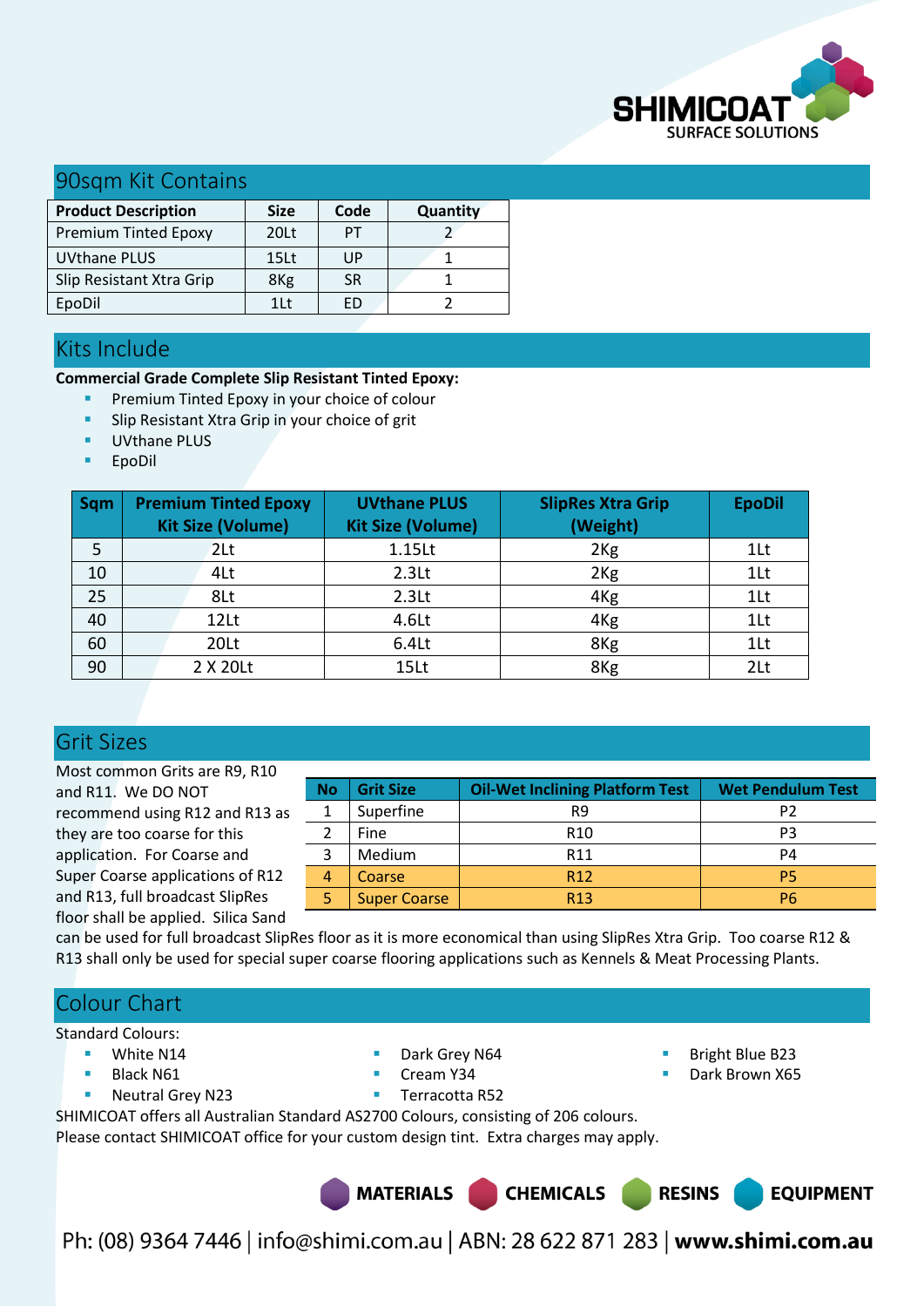

#### Coverage

As specified on each kit size. First coat usually consumes more and the second coat less.

#### Applications

Roller, Brush or Squeegee.

#### **Description**

SlipRes Tinted Epoxy is a complete kit containing tinted two pack Epoxy to your desired colour for applying Premium Tinted Epoxy to protect concrete, tile or other head surfaces with enhanced Slip Resistant (SlipRes) properties. UVthane can enhance UV & scratch resistance properties of the finish surface.



SlipRes Tinted Epoxy is an industrial grade epoxy coating material for high performance floors with added benefit of safer surface. The product has various applications due to its excellent mechanical, chemical, electrical and adhesion properties to most substrates. SlipRes Tinted Epoxy has been developed specifically for Australian conditions using the latest epoxy technology. It provides excellent protection against weathering conditions and the splash and spillage of a wide range of chemicals. SlipRes Tinted Epoxy provides a highly durable, chalk resistant, wear and chemical resistance surface for concrete floors. High quality epoxy floor coating system in many colours that is solvent free when used as coating or binder. The product can be tinted in all Australian Standard Colours. Tinted Epoxy coating has specially developed to be incorporated with non-slip materials to provide your desired floor finishing system, with functionality and style. The surface may be laid as a thin film using roller applicator. The thickness of the coating can be reduced by addition of Diluent.

#### Dry Time at 25°C

| Pot Life:    | 30 minutes at 25°C                                                  |
|--------------|---------------------------------------------------------------------|
| Tack Free:   | 2-3 hours                                                           |
|              | Thin Film Set: 8 Hours (Min, depending on temperature and humidity) |
| Dry Cured:   | 12-24 hours – Foot Traffic (depending on temperature and humidity)  |
| Fully Cured: | 7 days (Vehicle Traffic)                                            |
| Re-Coat:     | Over night                                                          |

#### Clean Up

Thinner & Diluent (Blend of Solvents).

MATERIALS CHEMICALS

Ph: (08) 9364 7446 | info@shimi.com.au | ABN: 28 622 871 283 | www.shimi.com.au

**RESINS** 

**EQUIPMENT**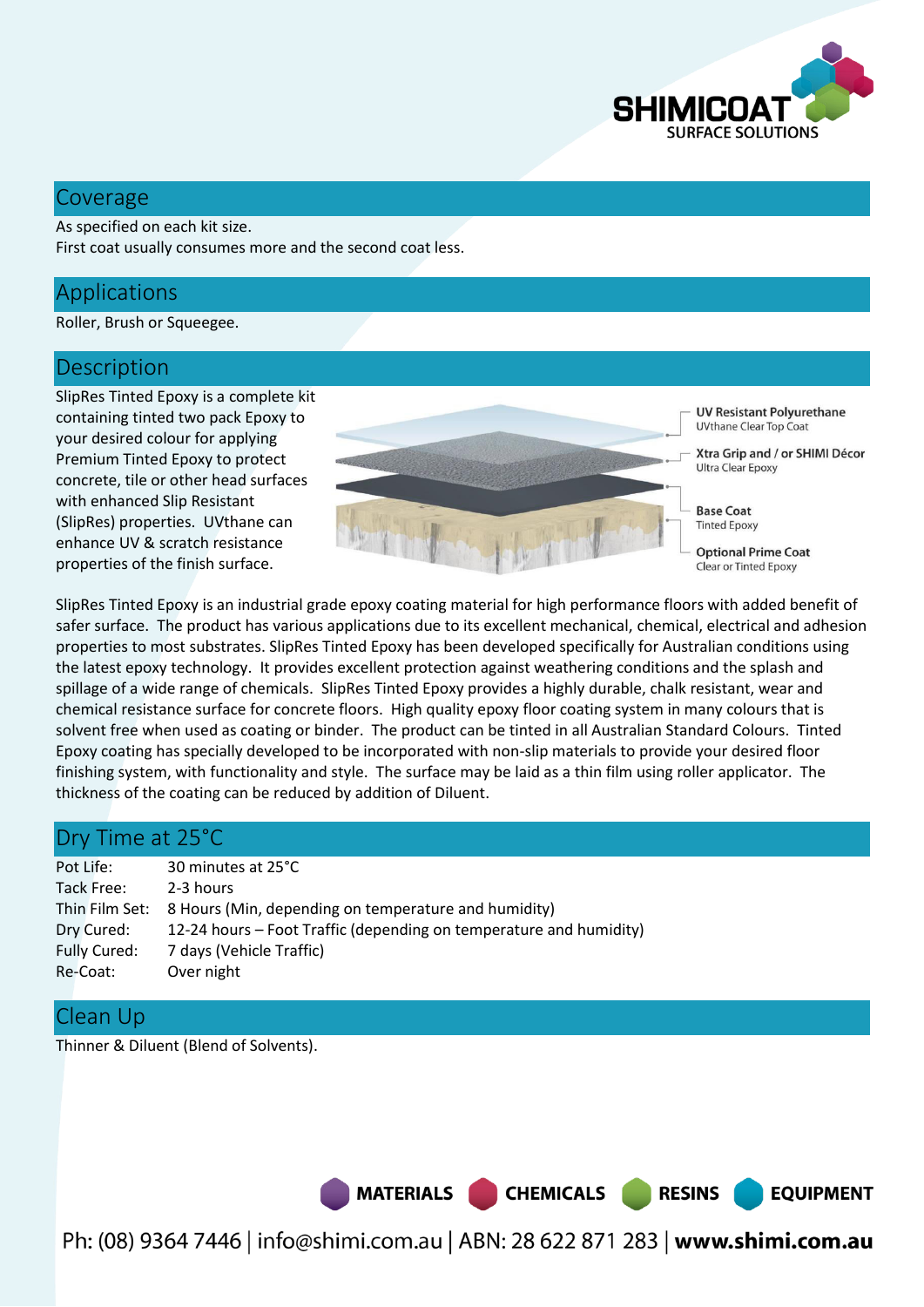

#### Preparations

Clean and dry surface. Ensure surface to be coated is free of all dirt, grease, oil, paint, curing agents and other contaminants. Removal of Oil Contamination by degreaser and alkaline cleaning pressure wash Acid-wash to enhanced surface porosity and etch the surface. Ensure moisture free surface. Allow to completely dry, run Dry Test. Place a piece of plastic over a small area, tape the edges and leave for 1 hour. Remove plastic, if there is no moisture on either surface, concrete is sufficiently dry. Ideally, always consider surface grinding and removal of loose materials. Grinding is always advisable prior to application of all Shimicoat Epoxy products, to maximize adhesion. For further information, please refer to SHIMICOAT Instruction for "Surface Preparations"

#### **Description**

SlipRes Tinted Epoxy is a tinted two pack Epoxy to your desired colour for applying Premium Tinted Epoxy to protect concrete, tile or other head surfaces with enhanced Slip Resistant (SlipRes) properties. The kit includes UVthane "UV Resistant Polyurethane" as clear topcoat for superior UV resistant and scratch resistance finish surface.

SlipRes Tinted Epoxy is an industrial grade epoxy coating material for high performance floors with added benefit of safer surface. The product has various applications due to its excellent mechanical, chemical, electrical and adhesion properties to most substrates. Two components (A & B) comes in tinted, 100% solid epoxy used as SlipRes finish surface, with chemical resistance and durability, ideal for variety of floor coating systems in domestic, commercial and industrial capacities. SlipRes Tinted Epoxy is a high-quality solvent-less, odorless two component coating system for concrete surfaces such as driveways, pathways, workshops and warehouses providing a tough film, high gloss and wet look to protect surface from stains, spills and wear with Slip Resistance properties. SlipRes Tinted Epoxy has been developed specifically for Australian conditions using the latest epoxy technology. It provides excellent protection against weathering conditions and the splash and spillage of a wide range of chemicals. SlipRes

Tinted Epoxy provides a highly durable, chalk resistant, wear and chemical resistance surface for concrete floors. High quality epoxy floor coating system in many colours that is solvent free when used as coating or binder. The product can be tinted in all Australian Standard Colours. Tinted Epoxy coating has specially developed to be incorporated with non-slip materials to provide your desired floor finishing system, with functionality and style. The surface may be laid as a thin film using roller applicator. The thickness of the coating can be reduced by addition of Diluent. Xtra Grip SlipRes materials used in SlipRes Tinted Epoxy with engineered structure offers advanced reinforcing filler functionality with many benefits such as high compressive strength, thermal resistance (high melting point), inert and chemically unreactive. Modern, hygienic, functional and economical surface.

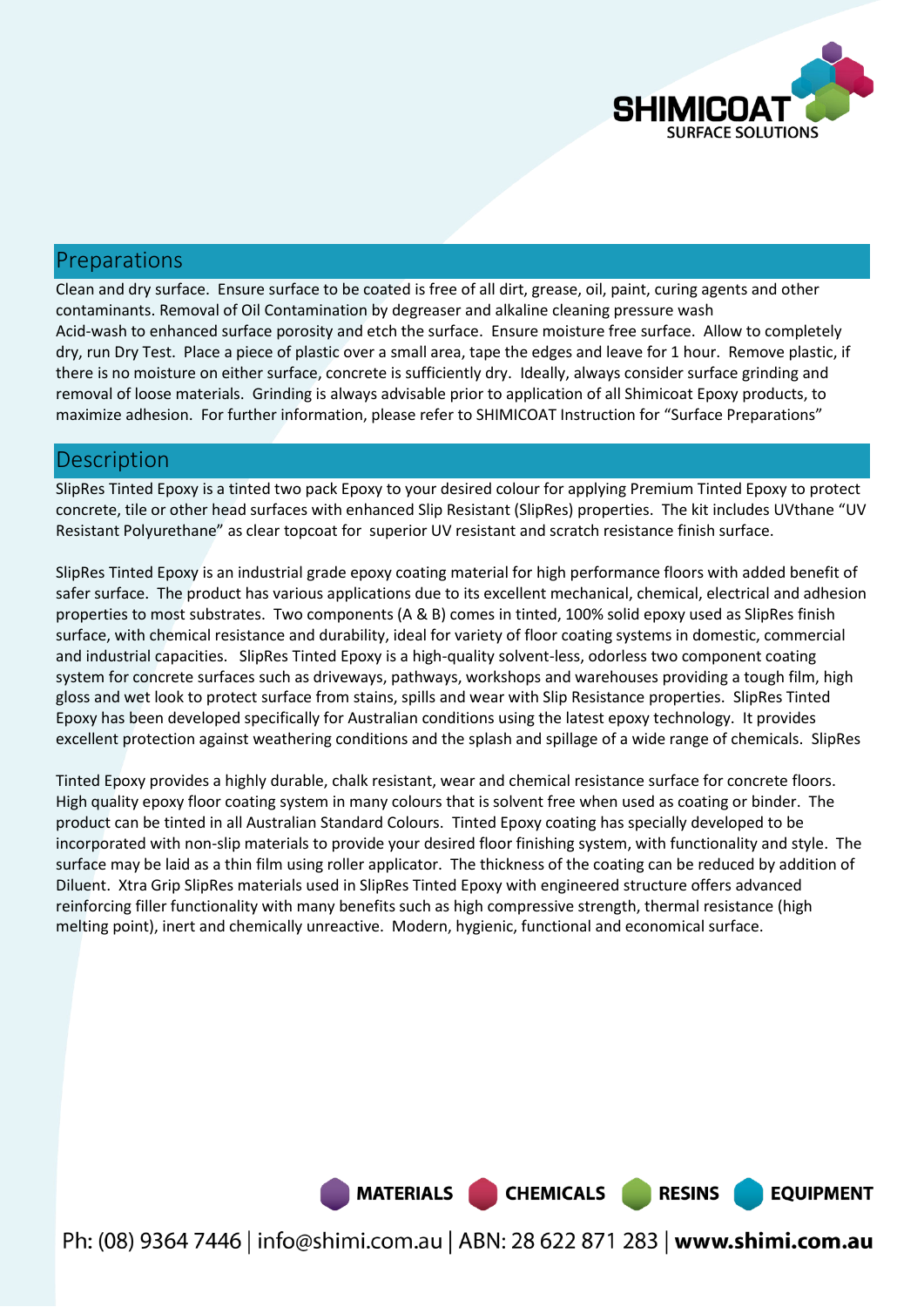

#### Features

SlipRes Tinted Epoxy is supplied in two pack kit, Part A (Resin) and Part B (Curative or Hardener). It also contains highly advanced Slip Resistant materials engineered to reinforce Epoxy structure with added benefit of lightness, high compressive strength, thermal stability and longevity. SlipRes Tinted Epoxy offers many other benefits such as:

- Improved wear and abrasion resistance resulting from hardness and inorganic composition of Slip Resistant materials
- **Enhanced acoustic properties owing to its** capacity to absorb sound and vibration within the Epoxy matrix
- Improved Fire Rating performance due to its non-combustible nature and super high temperature melting point materials used in SlipRes Tinted Epoxy
- Colour-fast and superior gloss retention due to spheres being uniformly being coated with Epoxy and naturally rising, surfacing and positioning over the top surface
- Ideal Epoxy Coating over the spheres' outer layer, due to the surface tension.
- Modern, Hygiene, Functional and Economical.
- Safe and Compliance with most regulatory.
- Heavy duty clear or pigmented coating for concrete and polished concrete floors.
- Highly resistant to chemical attack and pedestrian or vehicular traffic.
- Long lasting and easily maintained with good resistance to a wide range of domestic and commercial chemicals.
- Solvent free when used as a clear unpigmented coating or binder.
- Outstanding water resistance.
- Seamless, easy to clean and maintain.
- Superior Chemical Resistant Finished surface
- Solvent Free (Unless you apply Diluent for thickness control)
- Engineered formulation for trafficable area with high mechanical strength
- DIY Friendly, easy to apply and curable over a wide range of temperature

**RESINS** 

**EQUIPMENT** 

## **Specifications**

Physical & Chemical properties of Premium Tinted Epoxy 105TP:

| Pot Life @25°C                            | 45min                                                   |
|-------------------------------------------|---------------------------------------------------------|
| <b>Colour of Blend</b>                    | Available in All Australian Standard AS 2700 Colours    |
| <b>Specific Gravity (SG) of Blend</b>     | 1.4 (or more once SlipRes Materials added)              |
| Low Profile Coverage (Kg/sqm)             | Roller Application (200micron) - 0.2Kg of Blend per sqm |
| Maximum Temperature Surface Exposure (°C) | 140                                                     |
| <b>Initial Cure Time (Hours)</b>          | 24Hours                                                 |
| <b>Ultimate Cure Time (Days)</b>          | 7 Days                                                  |

MATERIALS CHEMICALS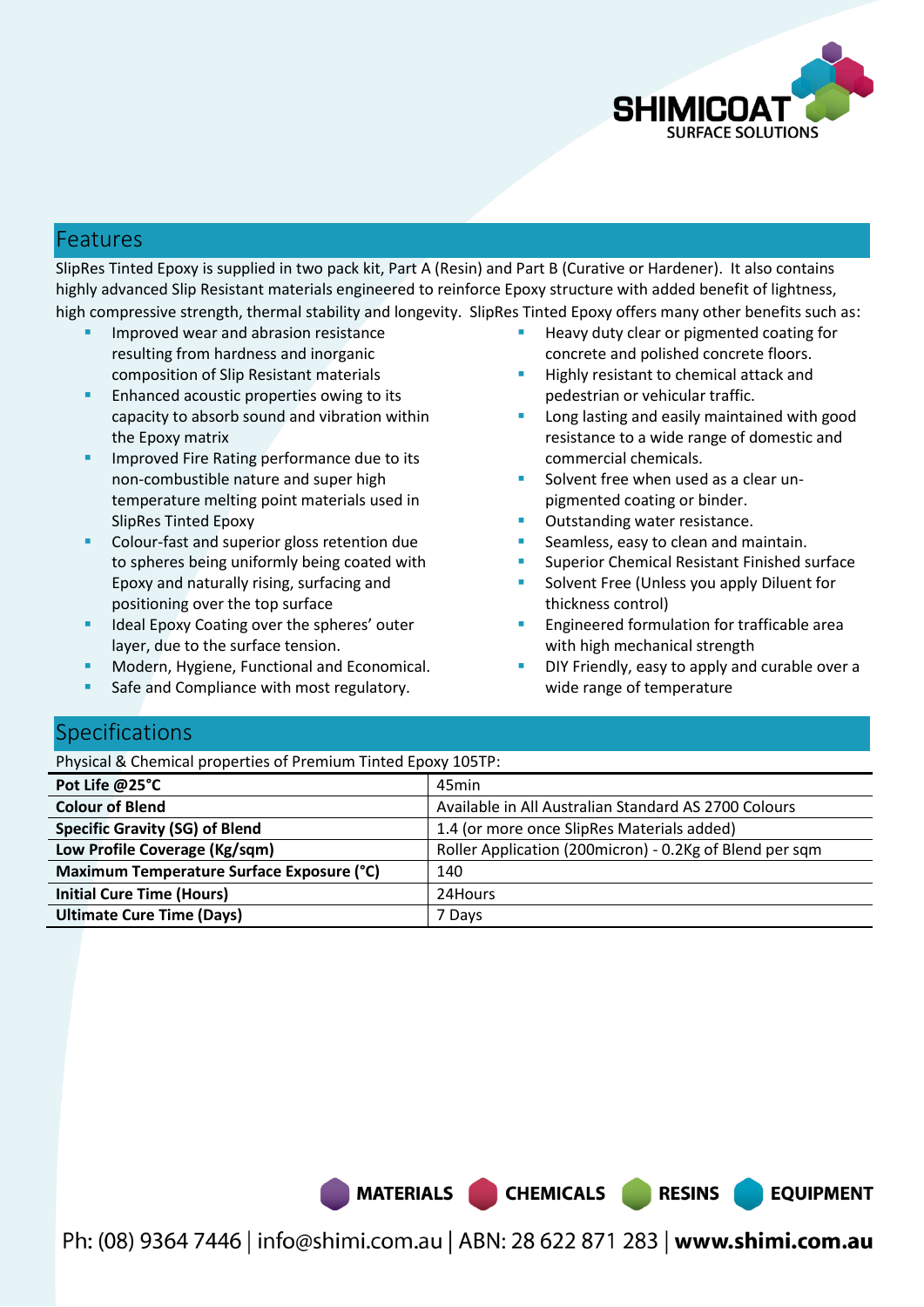

| <b>Media</b> | Reagent                                                             |                                                 | Rating |  |
|--------------|---------------------------------------------------------------------|-------------------------------------------------|--------|--|
|              | Hydrochloric Acid                                                   |                                                 | B      |  |
|              | Sulphuric Acid                                                      |                                                 | C      |  |
| <b>Acids</b> | <b>Acetic Acid</b>                                                  |                                                 | B      |  |
|              | Nitric Acid (10% max)                                               |                                                 | C      |  |
|              |                                                                     | Phosphoric Acid (25% max)                       | B      |  |
|              | Sodium Hydroxide                                                    |                                                 | B      |  |
|              | Ammonium Hydroxide                                                  |                                                 | A      |  |
| Alkalis      | Potassium Hydroxide                                                 |                                                 | B      |  |
|              |                                                                     | Sodium Hypochlorite (Bleach)                    | A      |  |
|              | Xylene                                                              |                                                 | A      |  |
|              | Methyl Ethyl Ketone (MEK)                                           |                                                 | C      |  |
|              | <b>Diesel</b>                                                       |                                                 | A      |  |
| Solvents     | Ethanol                                                             |                                                 | A      |  |
|              | Acetone                                                             |                                                 | B      |  |
|              | Kerosene                                                            |                                                 | A      |  |
|              | Petrol                                                              |                                                 | A      |  |
|              | Wine & Beer                                                         |                                                 | A      |  |
| Code         | <b>Description</b><br>Resistance                                    |                                                 |        |  |
| Α            | Excellent                                                           | Suitable for Long term immersion                |        |  |
| B            | Good                                                                | Suitable for Short-term immersion (Max 3 days)  |        |  |
| С            | Caution                                                             | Very short contact time is OK, spill and splash |        |  |
| D            | Danger                                                              | Not Recommended                                 |        |  |
|              | Indicative reference only. Tested in laboratory conditions at 25°C. |                                                 |        |  |

Specific resistance properties of Tinted Epoxy Premium 105TP, in harsh chemicals:

Resistance properties of Tinted Epoxy Premium 105TP:

| <b>Heat Resistant</b>   | $140^{\circ}$ C                                                                                     | <b>Alkalis</b>            | <b>Resist Short term</b><br>immersion in all alkalis.                                 |
|-------------------------|-----------------------------------------------------------------------------------------------------|---------------------------|---------------------------------------------------------------------------------------|
| <b>Weather Proofing</b> | All Epoxy Coatings may<br>yellow with time.<br>Weatherproof top coat<br>may be used if<br>required. | <b>Salts &amp; Brines</b> | Resist continuous or<br>long-term immersion in<br>all Salts & Brine<br>systems.       |
| <b>Solvents</b>         | Resistant to most<br>hydrocarbon solvents<br>and alcohols.                                          | Water                     | Excellent resist to<br>continuous or long<br>term immersion in<br>fresh & Salt Water. |
| <b>Acids</b>            | Resist splash and spills<br>in all acids.                                                           | <b>Abrasion</b>           | Excellent when fully<br>cured (7 Days)                                                |

MATERIALS CHEMICALS RESINS

**EQUIPMENT**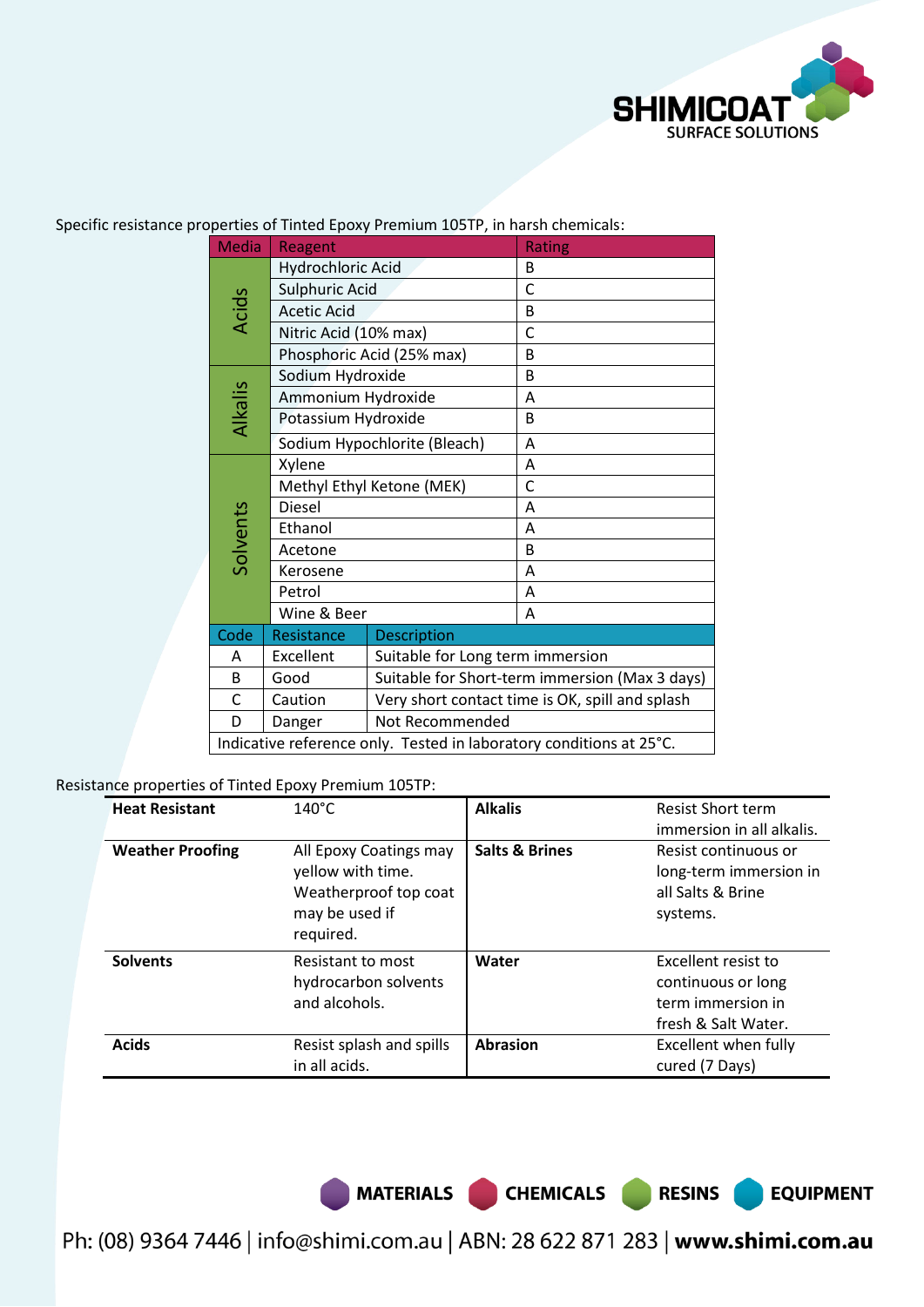

### **UVthane Clear Topcoat**

UVthane Clear is one of SHIMICOAT's innovative products for topcoat applications over Epoxy, Flake, Metallic or direct on concrete or timber surfaces. The product is a high solid and high build Two Pack Polyurethane specifically engineered to achieve a smooth, hardwearing surface for Flake flooring, textured concrete, masonry, laminate and timber surfaces. It is an ideal choice for use in areas which require an extremely high build, hard protective coating with reasonable UV resistance properties offering clarity and functionality. It produces a high gloss with excellent weathering properties and abrasion resistance. While the main purpose of SHIMICOAT UVthane Clear is to be used as clear topcoat, it can also be tinted in all Australian Standard colours for specialized applications. SHIMICOAT Polyurethane is widely used in marine services where high gloss UV resistant, salt tolerance, hardness and abrasion resistance are required. Developed by SHIMICOAT R&D department, UVthane Clear is a highperformance resinous surface coating for industrial manufacturing environments, focusing on important properties required for a topcoat protective application. As an outstanding protection for your valuable business assets, SHIMICOAT Crystal Clear Polyurethane offers all those properties you may require:

- Can be applied as thin as you wish without any compromise on performance
- Abrasive/scratch resistant when compared to MANY other surface coating materials
- Chemical resistant to harshest chemicals available in household
- Long lasting as it DOES NOT wear out
- Modern, Hygienic, Economical and Functional

For mining, oil & gas industry, agricultural machinery, plant and equipment, marine services or any other application where exceptional durability is crucial, this ultra-tough two-pack polyurethane direct gloss topcoat provides superior performance.

The product retains excellent gloss and colour over a long term, keeping your valuable equipment surfaces and floors looking great while enhancing the image of your business.

Direct-on application and Ideal for most surfaces:

- **Grey Concrete**
- Exposed Aggregate
- Limestone
- Decorative Concrete
- Epoxy Flake Floors topcoat
- Tiles and all Pavers
- Creating a smooth impervious surface.
- Timber Surfaces
- Metal Surfaces
- Laminate
- Polished Concrete
- Tools and Appliances
- Indoor and Outdoor

#### Direction

The SlipRes materials (Xtra Grip SlipRes) used in SlipRes Tinted Epoxy enhance performance of Epoxy matrix by improving compression strength, density and specific gravity reduction, increased thermal and fire rating properties and ultimately, Slip Resistant attributes. SlipRes Tinted Epoxy provides major functional benefits and added values through enhanced performance of surface coating beyond non-slip properties:

- **Durability**,
- Easy cleaning feature, Easy Mop, Easy Wipe.
- Enhanced Mechanical and chemical resistant properties,
- Fire resistant properties,

MATERIALS CHEMICALS

**RESINS EQUIPMENT**